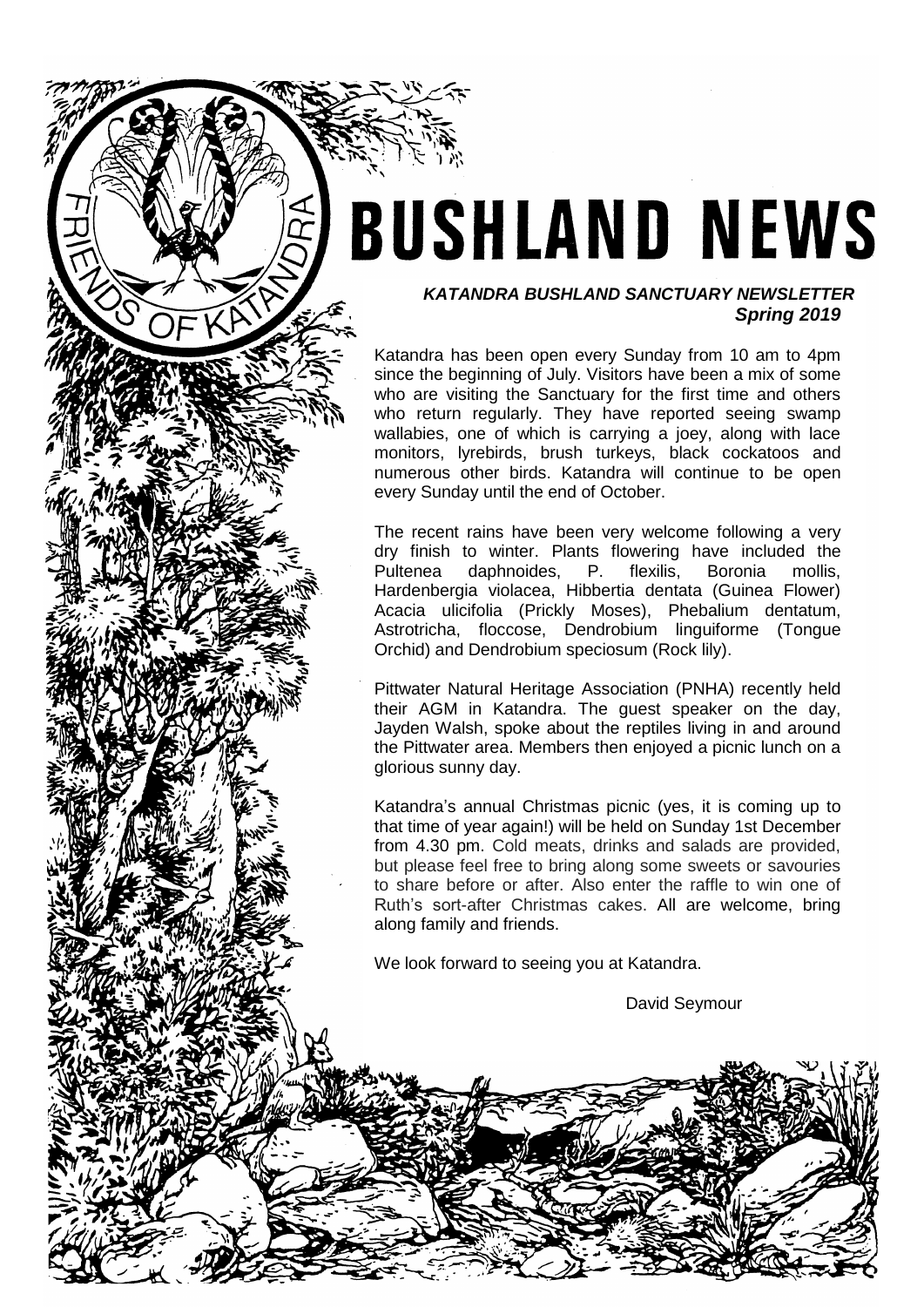

*Members of the Pittwater Natural Heritage Association enjoying a picnic lunch on a sunny Sunday in Katandra after their recent AGM which was held in the Sanctuary.*

# **Rats in Katandra**

 It is commonly thought that rats were first introduced into Australia on ships from Europe in the late 1700's. While this is true for the black rat (Rattus rattus) and the larger brown rat (Rattus *norvegicus),* there are some closely related species of rats that have been part of the Australian landscape for over a million years. Black rats, which were largely responsible for the spread of the bubonic plague, arrived on the east coast of Australia with the first fleet from Britain in 1778, however skeletons of black rats have also been found in the gun barrels of Dutch ships which sunk off the west coast in earlier years. The black rat is an agile climber and so is often found in the roofs of houses. They are the most common rat in Australian cities although the older inner-city areas can tend to favour the more aggressive brown rat which lives in underground burrows or sewer systems.

The Australian native rats include the the bush



*An Elliot trap similar to one used in the fauna survey carried out in Katandra*

rat (*Rattus fuscipes*) and the swamp rat (*Rattus lutreolus*), both of which are found in Katandra. Unlike most other Australian native mammals, these rats are not marsupials, they are placental mammals and they are closely related to the black and brown rats.

 Bush rats are very shy creatures and so tend to avoid areas impacted by humans. Their strictly nocturnal habit and tendency to prefer living in dense undergrowth mean that the bush rat is not often seen in the wild unless trapped. In fact, this is how both bush rats and swamp rats were identified by George Hangay in the fauna survey that he carried out in Katandra about 20 years ago. They were caught in Elliot traps using a compound bait of peanut butter, honey and rolled oats. To ensure the animals were not harmed the traps were laid at 8pm and inspected before sunrise to allow any trapped individuals to be released. This trapping program used 20 traps over 28 consecutive nights in the month of January, totalling about 5600 trapping hours.

The presence of the rats was also identified by their footprints left in sand-traps which were also used in the survey.

Unfortunately, but not surprisingly, the presence of black rats and brown rats was also confirmed in this survey.



*Plaster casts of some of the imprints left in the sand-traps used in the Katandra survey are now on display in the Yurt in the Sanctuary*

# **Bush Rat**

The bush rat (*Rattus fuscipes*) is a small nocturnal animal primarily found in the coastal regions of south and eastern Australia. While it is mainly found in the lowlands, the species is also found at higher altitudes in the Australian Alps. Bush rats are omnivores, their diet consisting of insects, fungi, seeds and vegetation such as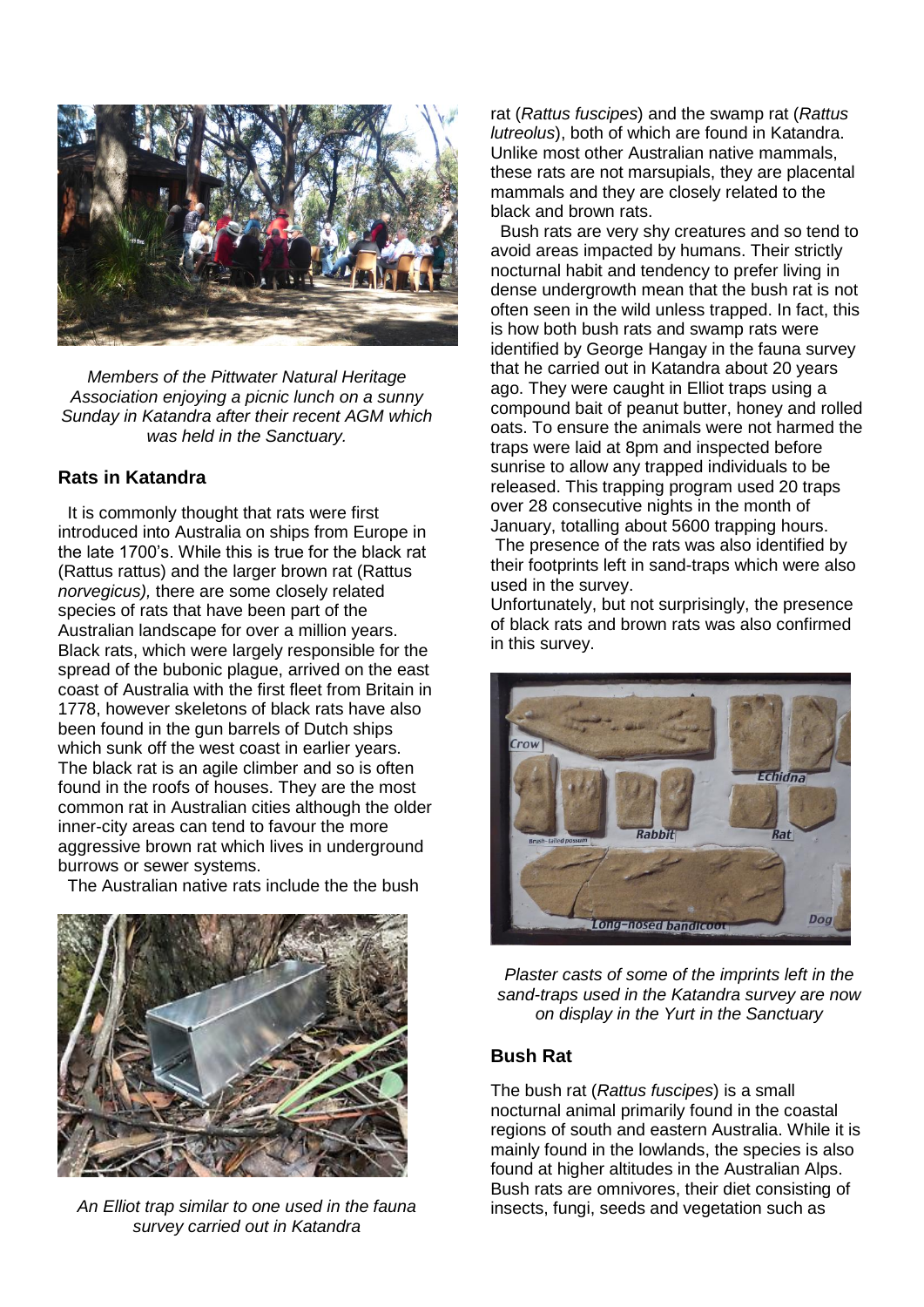

*A bush rat (Rattus fuscipes)*

roots and plant stems, in fact this mammal will eat anything it can find if food is scarce.

 Weighing between 50 to 230 grams, its body length ranges between 100 to 200 mm with the tail being slightly shorter than the body. The males are larger than the females. The black rat is similar in body size however its tail is longer than its body. Bush rats vary greatly in colour, grey to black or reddish brown on top with a lighter grey or cream coloured underside. The tail is a pink shade of brown, almost free of hair, with scales that overlap and give an obvious ringed appearance. Other differences between the bush rat and the black rat are in the feet and ears. Both have 5 toes on each foot, however in the bush rat, the three middle toes on the hind feet are all the same length, they are different lengths in the



*The hind foot of a juvenile bush rat Photo – Wires Northern Rivers*

black rat. Bush rats also have ears that are more rounded.

The bush rat constructs a shallow burrow in dense undergrowth that leads down into a nest chamber lined with grass and other vegetation. Breeding usually begins around November and litter sizes are usually 4 or 5. The gestation period of the bush rat varies between 22 and 24 days. The majority of individuals living in the wild do not live to a second breeding cycle due to their short life span.

One hectare of forest can support up to 10 bush rats, and it is not unusual for a male to travel up to 1 km a night foraging for food. During breeding time, he may travel up to 2 km in search of a female. A bush rat can fairly easily survive a bush fire if it shelters in its burrow or a rock crevice while the fire passes.

# **Australian Swamp Rat**

 The Australian swamp rat (*Rattus lutreolus*) is similar in appearance though slightly larger than the bush rat. One discernible difference is the swamp rat's foot pads are dark brown, whereas the bush rat's foot pads are a pink colour. Also swamp rats have smaller ears which are nearly concealed by hair.

 Swamp rats are also found along the Australian south eastern coastal areas. Their preferred habitat is thick vegetation along watercourses and in swamps, although they do also live in areas of coastal heath, dune scrub and grasslands. These rats form tunnels through the vegetation through which they can then move. Being partly nocturnal and diurnal, swamp rats are active during the day and night. It is thought that this behaviour results from them not collecting sufficient food during the night and so they must also collect during the day.



*An Australian swamp rat (Rattus lutreolus) Photo – Museum Victoria*